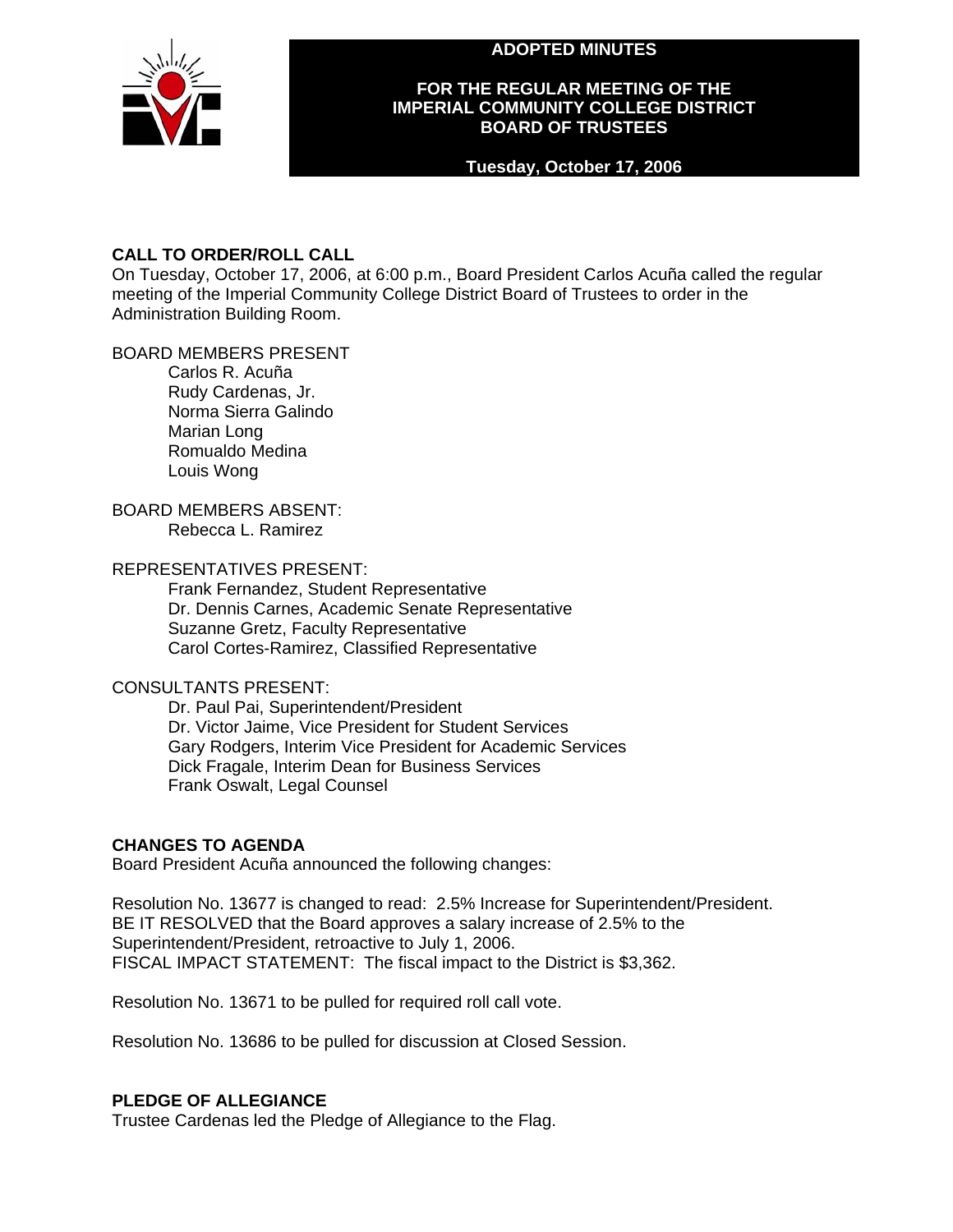## **PUBLIC COMMENT**

There was no public comment.

### **WRITTEN COMMUNICATIONS**

Board President Acuña announced that the Board received a letter from Jodi Kelley, Pre-School Teacher, regarding a medical leave of absence.

### **PUBLIC HEARING**

A public hearing was held to receive comments on IVC CCA/CTA/NEA and District 2007-2010 Contract Negotiations which was presented on September 13, 2006.

CTA President Suzanne Gretz thanked the Board on behalf of faculty members for the proper and generous raises that were presented for approval. She stated that she hoped the Board approve the resolutions concerning the raise.

### **INFORMATION REPORTS**

### Employee of the Month Presentation

Interim Vice President for Academic Services congratulated Sara Wheat for being chosen Employee of the Month for September. Although Sara Wheat was not present to receive a certificate, he stated that it is just like her to not want recognition or take credit and enjoys working behind the scenes. He stated that one of the many nominations stated:

"Sara goes above and beyond what needs to be done at IVC, and is always polite and respectful, and will go beyond what she has to do to help a student."

#### Board Member Reports

Trustee Long reported the following:

- She attended the Board Alliance meeting which is held the first Monday of the month.
- Senate Bill 361 was signed by the Governor on September 29, 2006 and was pleased with the passage of the bill. She stated that a task force was formed consisting of Chief Business Officers to assist in the distribution of funds. She stated that the first part of the funds will be distributed in February 2007.
- The celebration to honor Senators Denise Moreno Ducheny and Dennis Hollingsworth to thank them for their support in the successful passage of SB361 will be held in January.
- The California Community College Trustees (CCCT) nominated Senator Denise Moreno Ducheny for SDICCCA's Legislator of the Year due to her efforts in the successful passage of SB361.
- The Public Records Act will be discussed at the next Board Alliance meeting. She stated that members were asked to bring their district's policy on access being given to records and costs for copies on Public Records Act requests. She stated that Pick-A-Prof is a service that currently resells public records and makes a profit.

Board President Acuña asked what type of information is requested with the Public Records Act.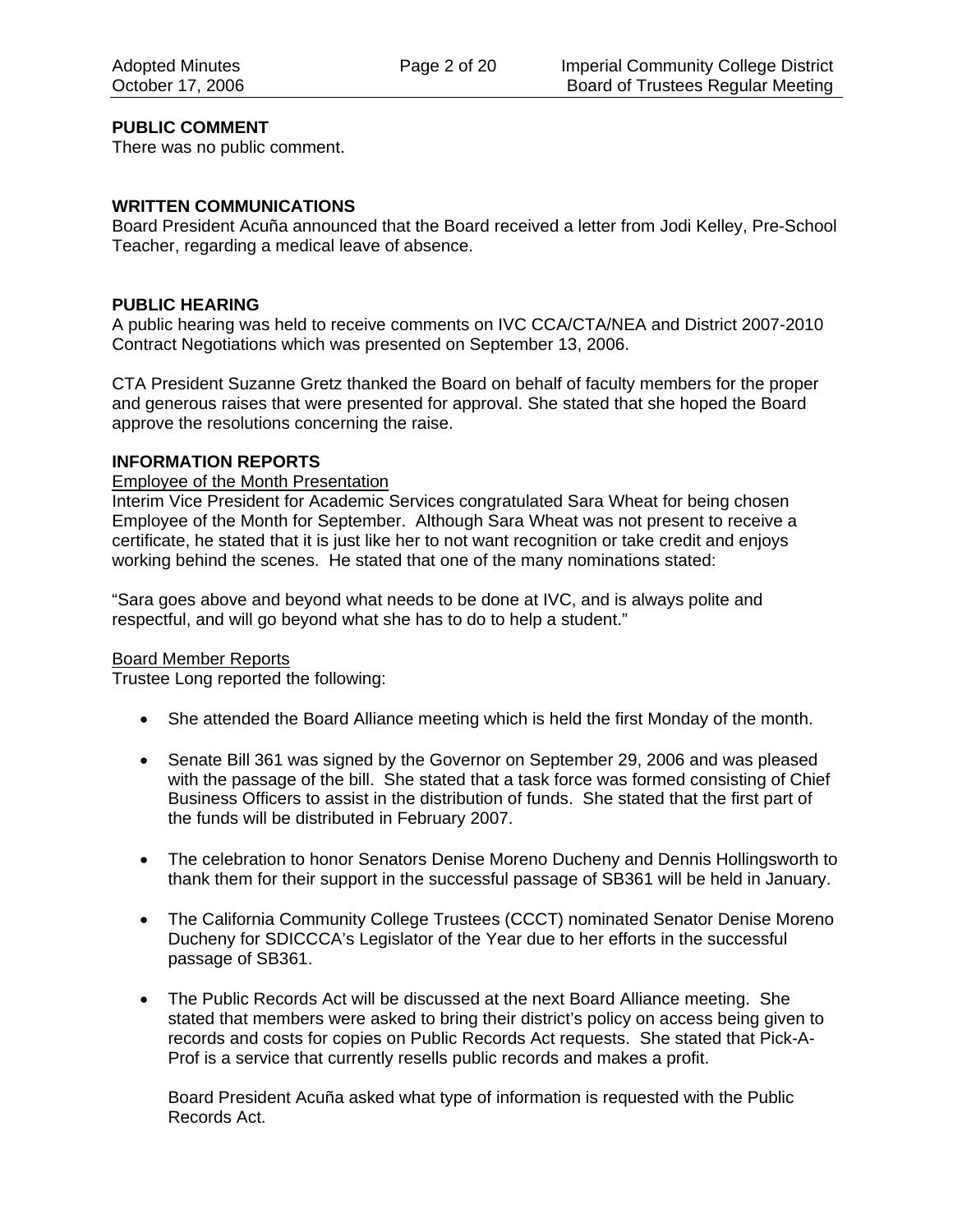Dr. Pai stated that they are normally grade distribution and open records and stated that staff work time is required and it is justifiable to want to charge for the information. He stated that if the college is required to provide programming for the information, then the college would be able to charge that cost to the requestor.

- The Community College Initiative, which would enhance work force training programs at community colleges, is in need of one million signatures. She stated that the granddaughter of Cesar Chavez has committed to obtaining the first 250,000 signatures and others will be obtained using paid signature collectors.
- Senator Runner has Senate Bill 1303 which will eliminate the five percent concurrent enrollment cap for high school students to take community college courses in the summer.
- Scott Lay, who assumed the role of President and Chief Executive Officer of the Community College League of California, will attend the next SDICCCA and Board Alliance meeting and she will have many questions for him.

#### Associated Student Government Senate Update

ASG President Frank Fernandez reported the following:

- ASG Senate approved the marquee.
- October  $24<sup>th</sup>$  Cosponsoring of Candidates Forum with SPA.
- October 31<sup>st</sup> Halloween Carnival Amphitheatre Carnival and a prize to the club with the best decorated booth.
- November 2nd-4th is the California Community College Student Affairs Association (CCCSAA) leadership conference. It will be held at the LAX Hilton. The senate will be attending.
- November 3-5 Statewide Student Senate will meet in San Francisco. Four students, accompanied by their advisor will be attending.

## Students for Political Awareness (SPA) Presentation

Gaylla Finnell sent an email apologizing for not being able to attend the meeting due to an illness. In her email, she stated that her main purpose in making a presentation was to solicit the Board's support of Operation Northend and would like a statement of support from the Board.

Board President Acuña stated that he is a proponent of student services and she has his strong support.

Trustee Galindo stated that she was at the meeting where Ms. Finnell presented to the Niland Chamber of Commerce. She stated that SPA had her personal support and encouraged others and the rest of the Trustees to do the same.

Trustee Medina stated that he has had conversations with Ms. Finnell and also offered his support and encouragement in helping the best he can.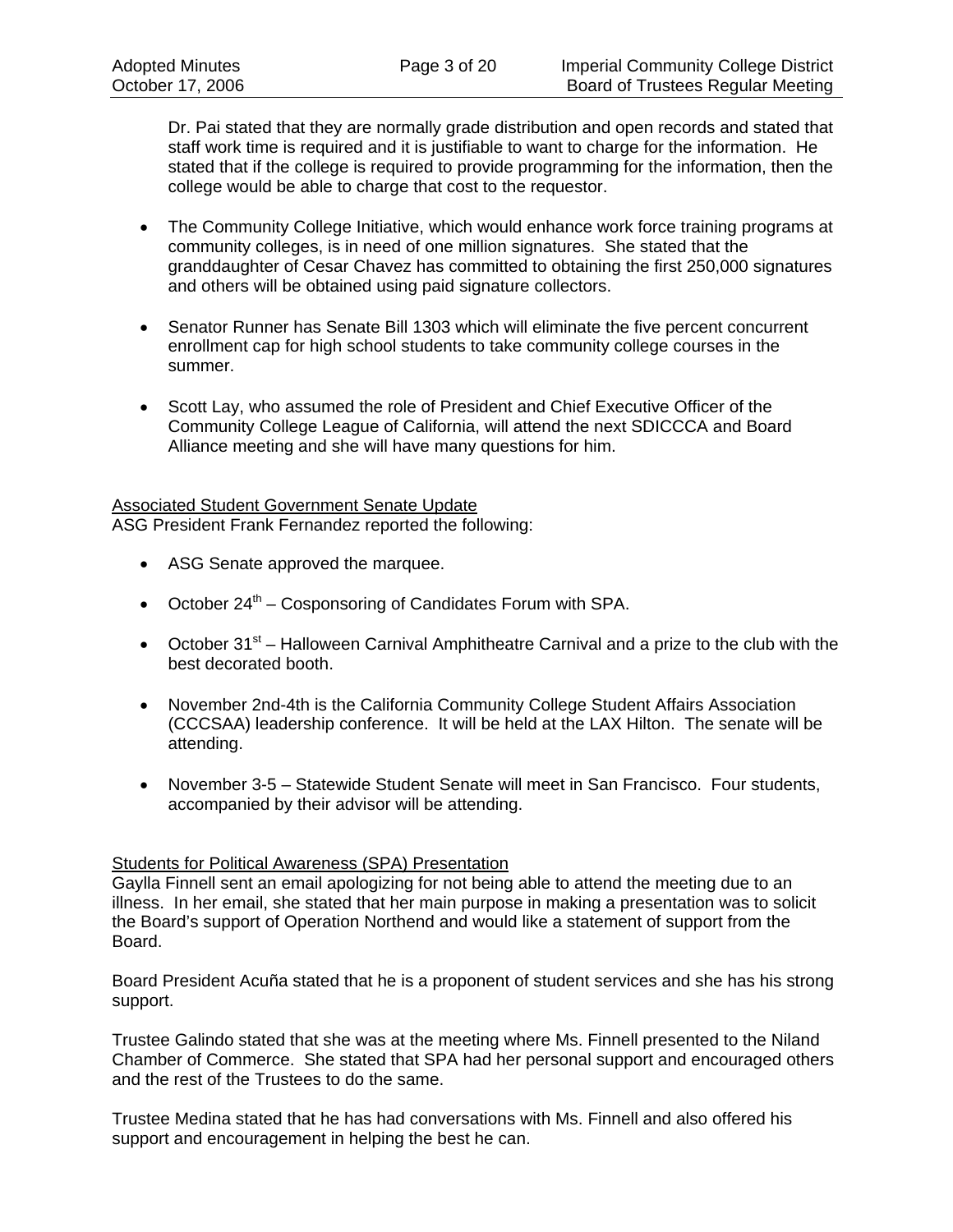#### Academic Senate Update

Academic Senate President Dr. Dennis Carnes reported the following:

- Assignments of all subcommittees have been completed.
- Academic personnel for Administrative Selection Committees have been made.
- Student Learning Outcomes are currently being discussed at the Senate and College Council.
- Accreditation participation from faculty is taking place.
- Michael Heumann would be representing IVC at the State Plenary Session of the State Academic Senate which would be held October 26<sup>th</sup> through October 28<sup>th</sup>.
- He received information from Trustee Long that she had an interest in conserving paper and he would like to see IVC turn into a greener campus by using less paper.
- Dr. Carnes gave a PowerPoint presentation on Institutional Student Learning Outcomes (ISLO). There are five outcomes for a student that are expected:
	- o **Personal Responsibility**
	- o **Global/Multi-cultural Awareness**
	- o **Communication Skills**
	- o **Information Literacy**
	- o **Analytical/Critical Thinking**

He described how these outcomes are integrated into the classroom syllabus and presented a model using "Basket Weaving."

Board President Acuña commended his work.

#### Monthly Financial Report

Interim Dean for Business Services Dick Fragale gave the status on the financial report and introduced Niel Pollock from Nielsen Construction California Inc. to those present. He stated that the resolution to approve the firm of Nielsen Construction and be awarded a contract for Construction Program Management for Bond Projects was on the agenda to approve.

#### President's Update

Dr. Paul Pai reported the following:

• The Board Policy 6620 regarding the Naming Buildings and AP 6620 regarding the Naming of Buildings was included in members' packets. He noted that there is a one year period from the time a proposal is submitted before a final decision is made. He stated that this requirement has been waived in the past and naming a building could generate donations for the IVC Foundation.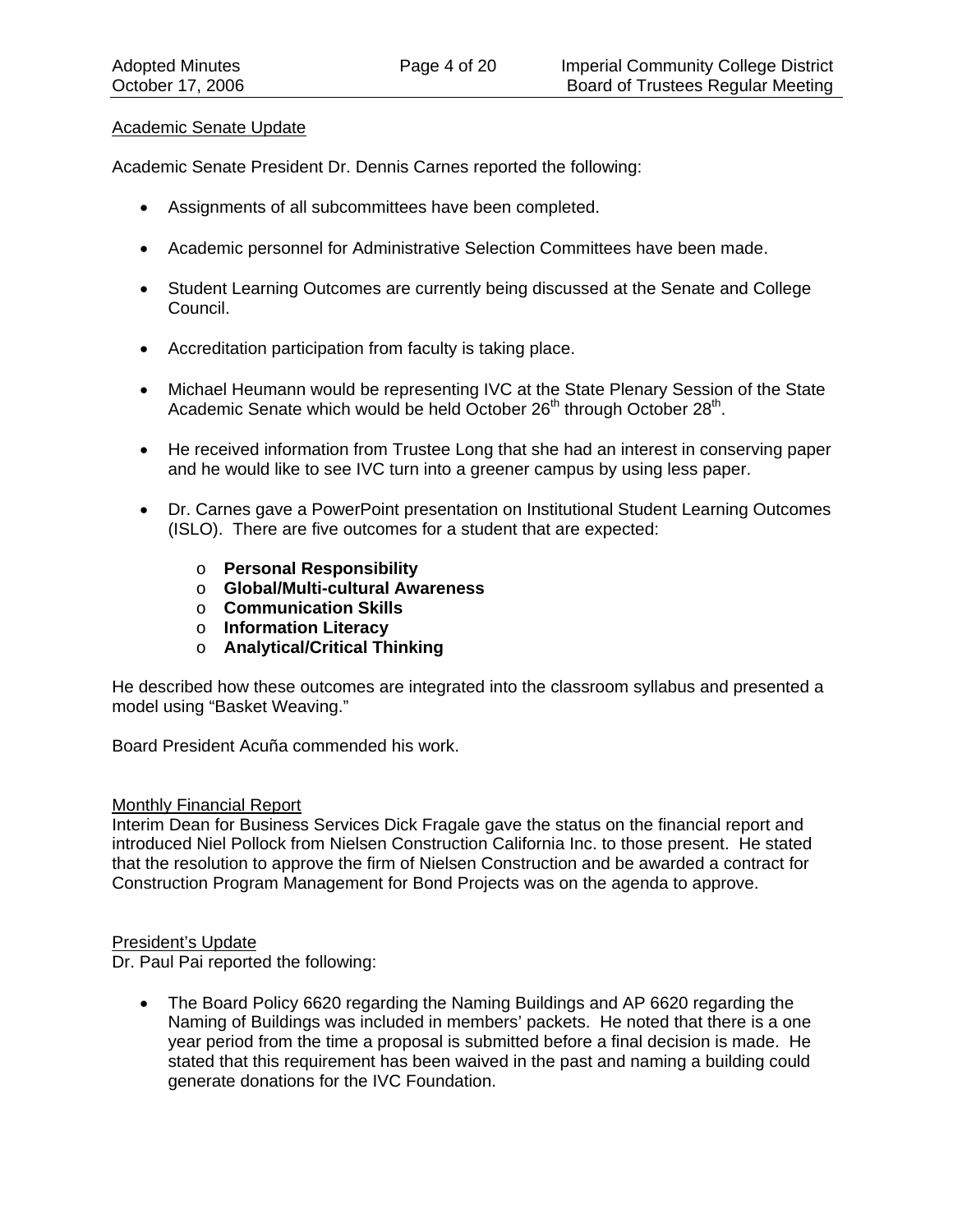Trustee Galindo stated that she read the bylaws and reflected that it is a great honor to have a building named in one's name. She stated that it is a greater honor if people receive such recognition while they are alive. She would like to see the college move forward and expeditiously especially with regards to former IVC counselor Raul Aragon and former executive secretary Shirley Hofer-Bell.

Board President Acuña agreed and asked that a committee be formed.

- Proposition 1-D is an interest throughout community colleges as it would grant community colleges the choice to comply with the Field Act or with the California Building Standards Code for their construction projects. Currently, the community colleges are governed the same as California's K-12 schools through the Division of State Architect process. He stated that Assembly Bill 127 would pick up if Proposition 1- D fails. The Kindergarten-University Public Education Facilities Bond Act of 2006 will authorize \$10,416,000,000 of state general obligation bonds to provide aid to school districts to construct and modernize education facilities. Out of that amount, \$1.5 billion is earmarked for community colleges.
- Community College Initiatives (State Attorney General Approval) raised \$800,000 and needs \$1.5 million to fund a professional signature gathering operation. He stated that goal was to put the initiative on the ballot for November 2008 and it needs to be qualified by June 2007.
- Region X has been asked to contribute \$1,000 from each college CEO and stated that he would personally contribute. He stated that so far, \$17,000 has been raised and IVC was listed as one of sixteen districts that had not contributed. He asked the Board for direction on this matter.

Trustee Galindo stated that at a presentation she attended in the spring, she contributed \$200. At the time the presenters were asking for \$100.00 from each community college trustee. She stated that Trustees Ramirez, Long, and Cardenas were also at this conference. Dr. Pai stated that he would ask for a correction in the donation amounts attributed from IVC.

- October 30<sup>th</sup> through November 3<sup>rd</sup> is Campus Equity Week and IVC will do its part by providing space so that the California Teachers Association (CTA) may distribute information to part-time faculty.
- A report from the American Association of Community Colleges indicated that for the 2005-2006 academic year, IVC received \$9.2 million in Pell grants which assisted 3,999 students and received an average of \$2,304 per student.

Trustee Galindo stated that some of her students attended the College Day Fair and received outdated 2005-2006 catalogs. She suggested outdated and obsolete materials be recycled. She stated that handing obsolete and outdated material to anyone is definitely not positive for the image of the college. Dr. Pai stated that Dr. Victor Jaime would take care of it.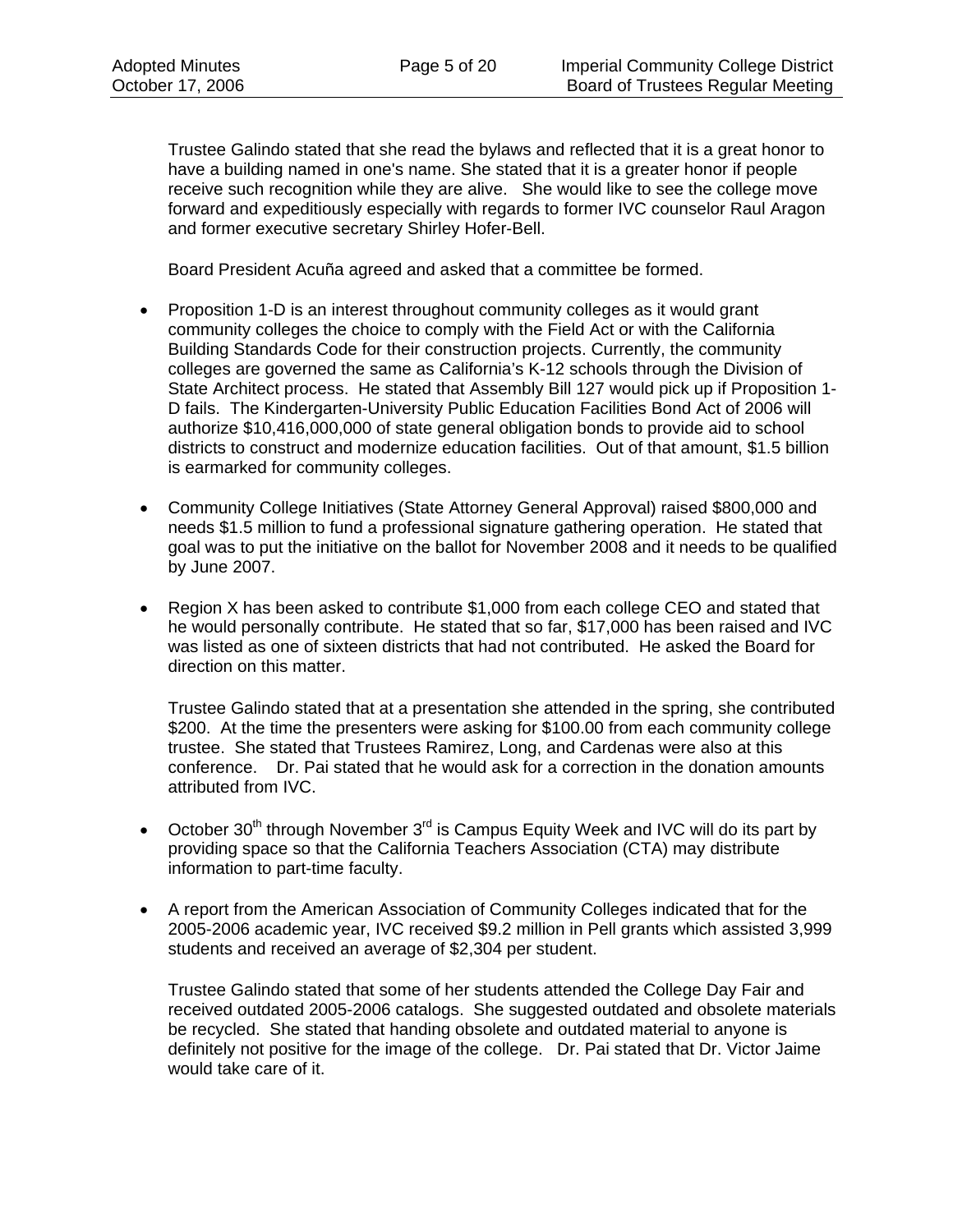## IVC Agriculture Program

Agriculture faculty member Dr. Donald Lotter stated the following:

Dr. Donald Lotter stated that he had been employed for over one year at IVC and wanted to report what he had been doing.

He stated that he teaches 12 units in Environmental Science to 135 students with four classes and one agriculture class. In spring 2007, he will be teaching two agriculture classes. He stated that his enrollment numbers were fairly low and that his top priority was to increase student enrollment to his classes. He stated that he attended a fellowship at USDA Hispanic Serving Institutions Program in Washington DC to promote agriculture as a career and feels it is important to promote it. He stated that Imperial Valley is one of the strongest agriculture areas in the nation and IVC needs to reflect that connection. He stated that a promotional campaign would be good to do. One of his strategies will be to visit high schools and reported that he had gone to Calexico and Brawley High Schools Ag classes where he talks to students, distributes flyers that address careers in agriculture and passed a flyer out to those present. He stated that he feels that as he sees students, he will be able to attract them to IVC's agriculture program. He reported that he took the students of the IVC Agriculture Club to Cal Poly San Luis Obispo and the cost was reduced due to them staying with his friends and it could turn out to be a yearly trip. He is planning a trip to Tulare and feels he can arrange a stay with a professor from Fresno State to help keep costs low. A campaign named "Eat Fresh California Produce" was started by the Agriculture Club and he handed a sheet with facts related to the campaign. Another of his ideas is to submit an entry for the Cattle Call parade. He voiced his concern for a real need to have vocational programs in agriculture. He has spoken to John Lane of Dirt Bearing Manufacturing and stated he had good ideas in promoting agriculture and perhaps he could speak at a future meeting.

Trustee Galindo asked to hear what John Lane had to say since he had taken the time to be present at the meeting.

John Lane of Dirt Bearing Manufacturing spoke and asked why agriculture was not the flagship of the school. He stated that from a distance he would say that the agriculture department is not on the right track. He stated that he had spoken to a dean from Georgia that had left a Florida college because his supervisor did not want to hear the word "train" and would have preferred that "educate" be used in its place. He asked members if they felt the agriculture department was on the right track and if IVC is giving employers what they want.

Dr. Dennis Carnes stated that IVC has several vocational programs that are well attended, one being nursing. He asked if it was IVC's fault because that is a good program and employers are fighting to get employees from the program.

John Lane stated that IVC needed to get to employers that serve the agriculture community.

Interim Vice President for Academic Services Gary Rodgers stated that the connection is advisory committees which include the end users. He stated that Dr. Lotter is charged with that committee and that agriculture meetings are well attended.

John Lane stated that IVC needs a buy-in and that perhaps Dr. Lotter could offer seminars such as soil technology.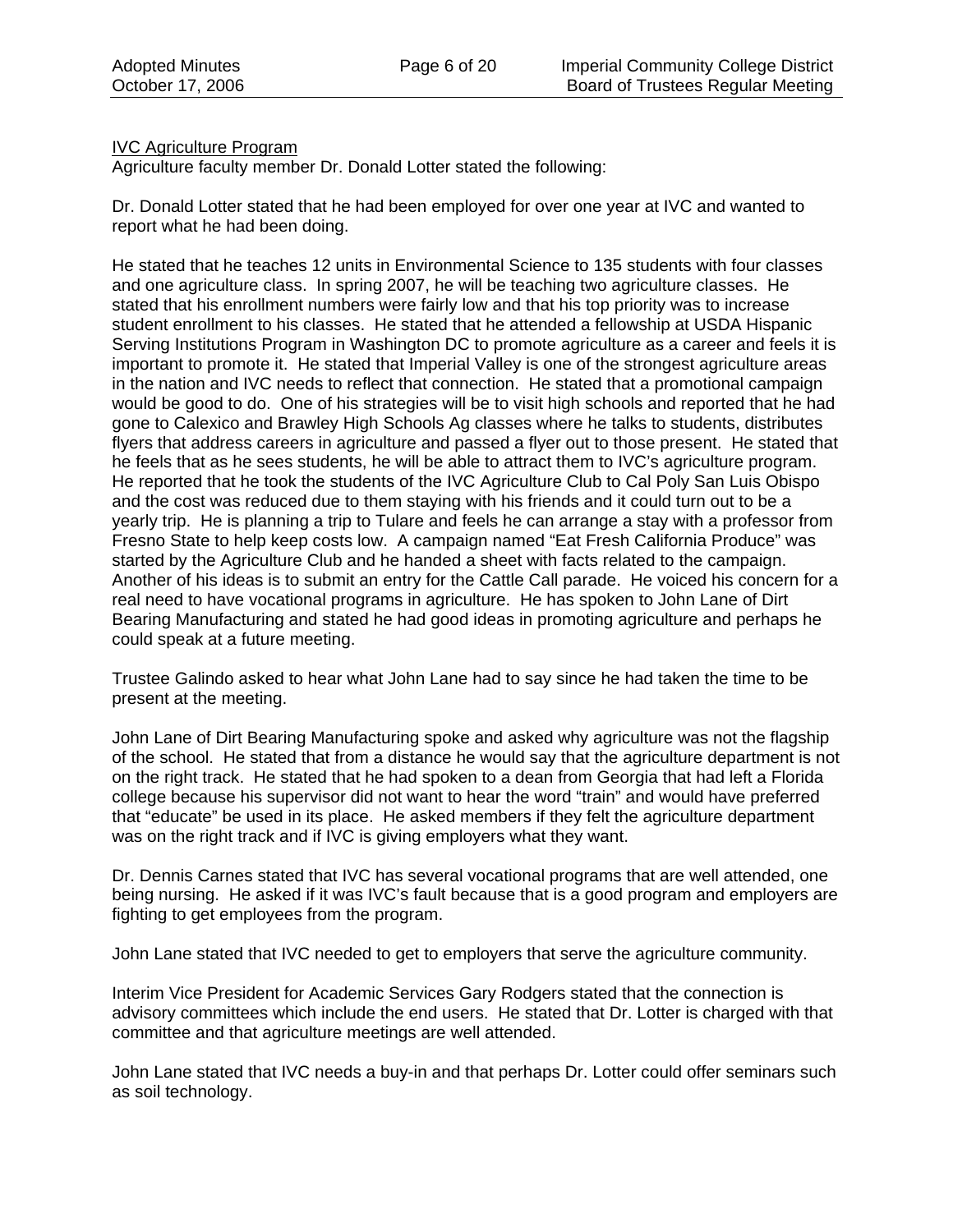Trustee Galindo, who comes from a farm worker family, stated that agriculture in this county has been looked upon as a stoop level job. She stated that the Universidad Nacional Autónoma de México (UNAM) has one of the best schools related to agriculture and wondered why there has been no articulation between UNAM and IVC to create partnership programs. She pointed out that one of the largest employers, IID was in need of water technicians and troubleshooters and electricians and it had taken IVC three years to get the program in place when in fact the Chancellor's Office affirmed that it could have taken as short as two weeks to approve from the time the paperwork reached the office.

John Lane stated that he spoke to Andy Horne who is also his brother in law and has done tremendous work for working families and stated that he is doing for Imperial Valley what the Silicon Valley did for engineering and computing. He stated that the Board should be visioning short and long terms goals and promote it; otherwise, students will continue to drive one or more hours to obtain their education outside of IVC.

Dr. Lotter stated that he was happy to hear that Trustee Galindo mentioned UNAM as he is awaiting the opportunity to meet with them and Centro de Enseñanza Técnica y Superior (CETYS). He stated that there is an issue with the stigma in the profession that needs to be addressed. He applied on behalf of IVC along with SDSU-IV to the USDA to promote agriculture in the media. He stated there is a need for Spanish speakers and bilingual managers.

Trustee Galindo stated that she had seen a C-Span program along with the book titled The World is Flat where it was discussed that American students will not be able to compete in the global market because we are simply not providing the proper training. She stated that the need for engineers is so high that IID hires them from Mexicali because we are not producing them in the states.

Board President Acuña stated that Dr. Lotter had the Board's full support in promoting the agriculture program.

#### Fall Enrollment Report

Associate Dean for Admissions and Records Kathie Westerfield gave an update regarding the fall enrollment. She stated that IVC's headcount was up by 4% and FTES were up by 0.3%. She stated short-term classes with census after October  $2^{nd}$ , non-credit and credit positive attendance courses, are not included. It is expected that short-term and credit positive attendance will not increase significantly over last fall. Non-credit courses were offered for the first time last fall and were few in number. The number of non-credit course offerings has increased in the past year, but because this is the first time some of the courses are being offered, IVC does not have historical data with which to compare.

Trustee Long asked if there was a significant change since there are seventy less classes being taught.

Ms. Westerfield stated that the fill rate is higher, which she hoped would result in maintaining or increasing the number of FTES even though there are fewer sections being offered.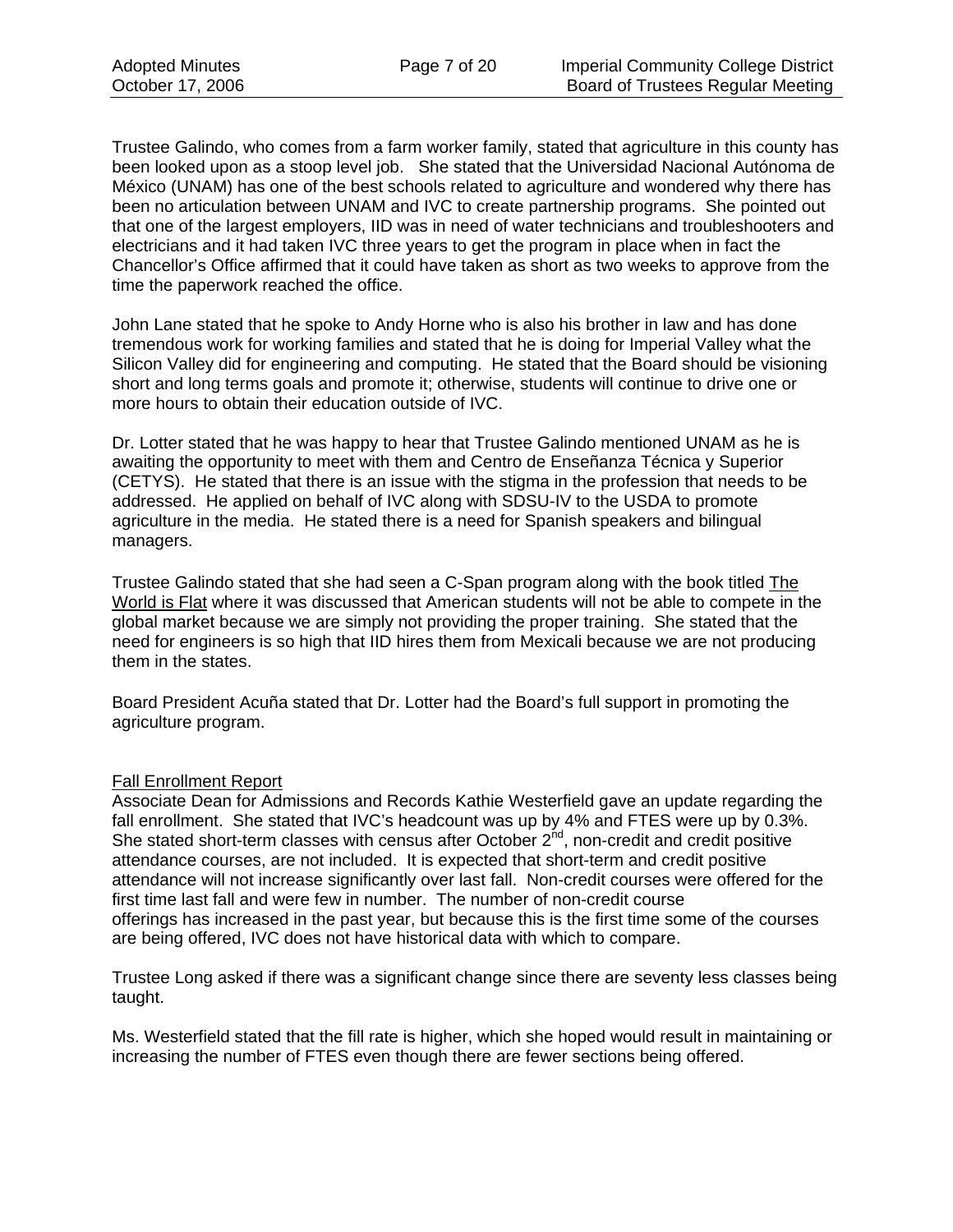## English 96-97 Book for Elementary Schools

English Professor Jean Montenegro presented the Board with a copy of the Learning English in the Kitchen book that students from her class created as a project so that they could sell and make money to help the Katrina Hurricane survivors in New Orleans. The cookbook was a descriptive and process writing. She stated that they raised \$1,600 plus dollars for the Katrina victims. She stated that some of the students had other skills such as taking pictures and graphics which was incorporated into the book.

The second book that she presented, Learning from Our Experiences, has been completed. Before the book was completed, she read excerpts from it to fourth and fifth graders at Lincoln Elementary. She stated the students were very responsive and attentive when she read to them. She explained that the writings from the students were written from their hearts to the elementary students. The books are selling for \$25 and that IVC does not have to pay any of the printing costs.

Professor Montenegro stated that keeping English 100 students motivated to do a research paper can be challenging. This year, the students will pick from problem areas in the Imperial County (i.e. Aids, teen pregnancy, border fence, All American Canal, etc). She stated the students are enthusiastic about their research and they will have the opportunity to interview people in authority to incorporate their response into the students' paper. She stated one of the Board of Supervisors, Gary Wyatt, was impressed with this research project and has volunteered to talk to all four of her English 100 classes.

Dr. Fragale said he would purchase one book and present it to Board President Acuña.

Trustee Galindo encouraged the other trustees to purchase a book.

Dr. Carnes stated that this collaboration is the kind of teaching that goes along with the Student Learning Outcomes because it provides outreach to fifth and sixth graders and it is an excellent opportunity to talk to them about education. He congratulated Ms. Montenegro on her work.

Trustee Galindo stated that the Imperial Valley has a population of English learners and that IVC should have taken the lead and focus on creating pilot programs that demonstrate the success of English learners. She congratulated Ms. Montenegro.

## **Transfer Center Presentation**

Dr. Victor Jaime introduced Imperial Valley College's Transfer Center Director, Carol Lee. Director Carol Lee provided the Board members with a paper copy of the Transfer PowerPoint presentation, "Discover IVC" and "Think Transfer" brochures and IVC Transfer Center pins prior to the presentation. The transfer PowerPoint, along with a vocational programs PowerPoint, was developed for the county wide Higher Education Week that took place September 25th – 28th, as part of the College Going Initiative. Using the PowerPoint as a background she explained the benefits of selecting, getting to, and what IVC has to offer. She stated that her unit's goal is to attract high school students to IVC and then transition them to a four-year institution.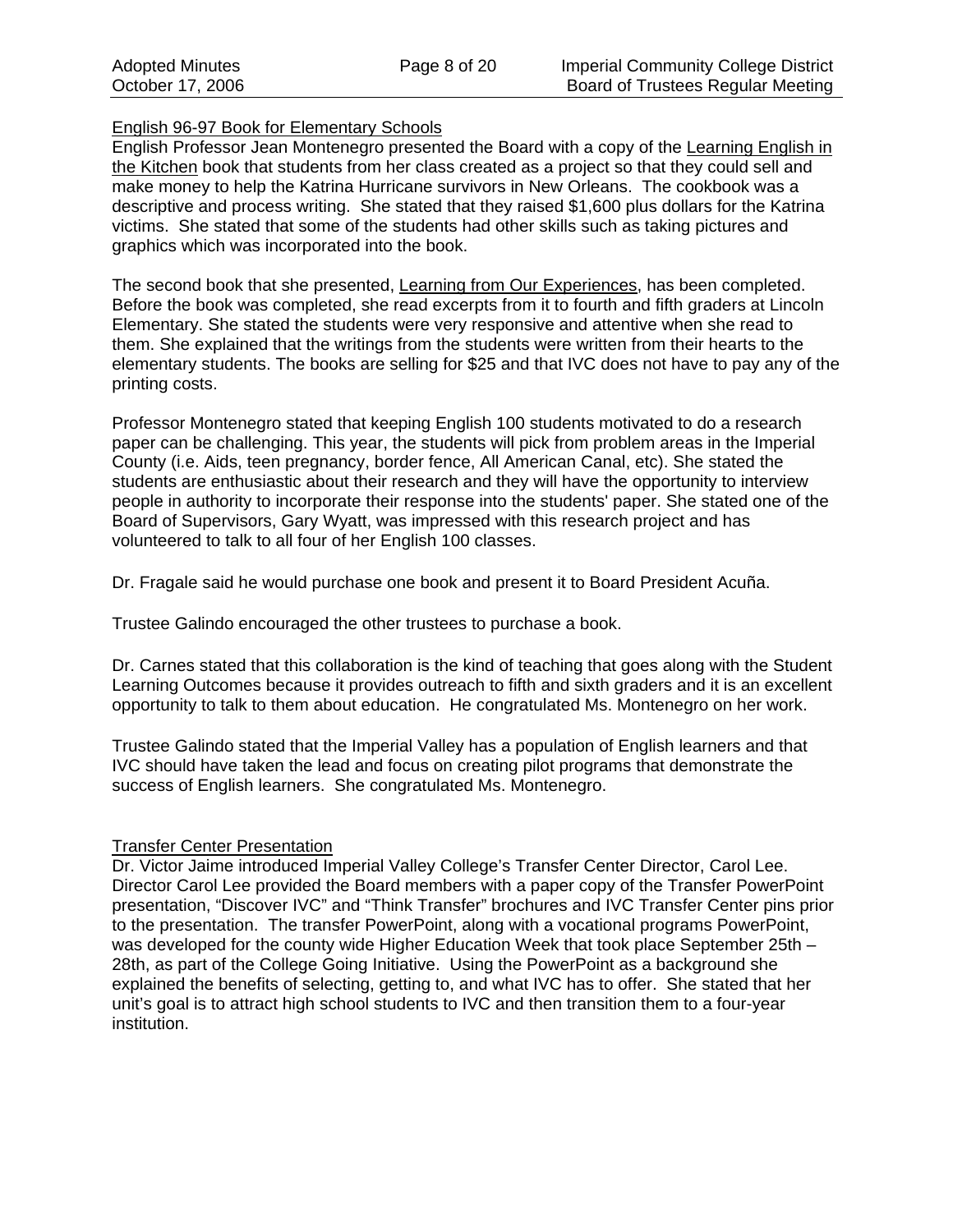Some of the highlights included:

- Imperial Valley College faculty members are from all parts of the United States and the world reflecting superior educational diversity and backgrounds. Faculty hold doctoral or master's degrees in their fields.
- Low Cost High Value of an education at IVC and a small class size with the average class size being about 30 students.
- Access through new programs (ASPIRE, Winter Session, non credit, online classes, etc).
- Financial Assistance/Academic Counseling
- Assessment Services through development of Student Education Plan (SEP)
- Extended Opportunity Programs and Services which is a statewide program created to provide the opportunities and services necessary for students with low incomes to achieve academic and personal goals
- Student Support Services (SSS) is a program that is a federally funded program designed for students who possess the potential and motivation to succeed in college
- The Transfer Center provides information and services and sponsors special events for students who are preparing to transfer to four-year colleges and universities.
- Out of the 23 CSU campuses in California, the Transfer Center has placed students in 21 of them.

Director Lee introduced her staff: Beatrice Avila, Transfer Center Counselor; JoAnn Green, Transfer Center Secretary; and Kristen Gomez, Title 5 2+2 Grant Counselor for Nursing and Computer Science, who was unable wait until the time of introduction.

Trustee Galindo asked if Director Lee would present the vocational program in the future. Director Lee said she would.

Board President Acuña stated that the presentation was very informative and thanked Director Lee.

## **DISCUSSION**

## Yearly Self-Evaluation for Board of Trustees

Dr. Pai asked each Board member to complete and submit their annual Board Self-Evaluation. He stated that the information would be tallied and compiled for discussion at the next Board meeting.

## Recording of Board Meetings

Dr. Pai stated that Trustee Galindo brought this item for discussion. Discussion ensued as to what is being done currently to provide those with disability the opportunity to participate in the meetings. Associate Dean for DSP&S Ted Ceasar stated that the minutes may be reproduced in Braille and e-text. Trustee Galindo stated that recording the minutes would be a benefit to all and it would assist the recording secretary with accuracy. She stated that the recordings could also be used as back up.

Trustee Galindo asked that options be presented at the next Board meeting and a resolution to approve this item.

Board President Acuña stated that the benefit for accuracy is an interest and would like to see what the fiscal impact to the District would be.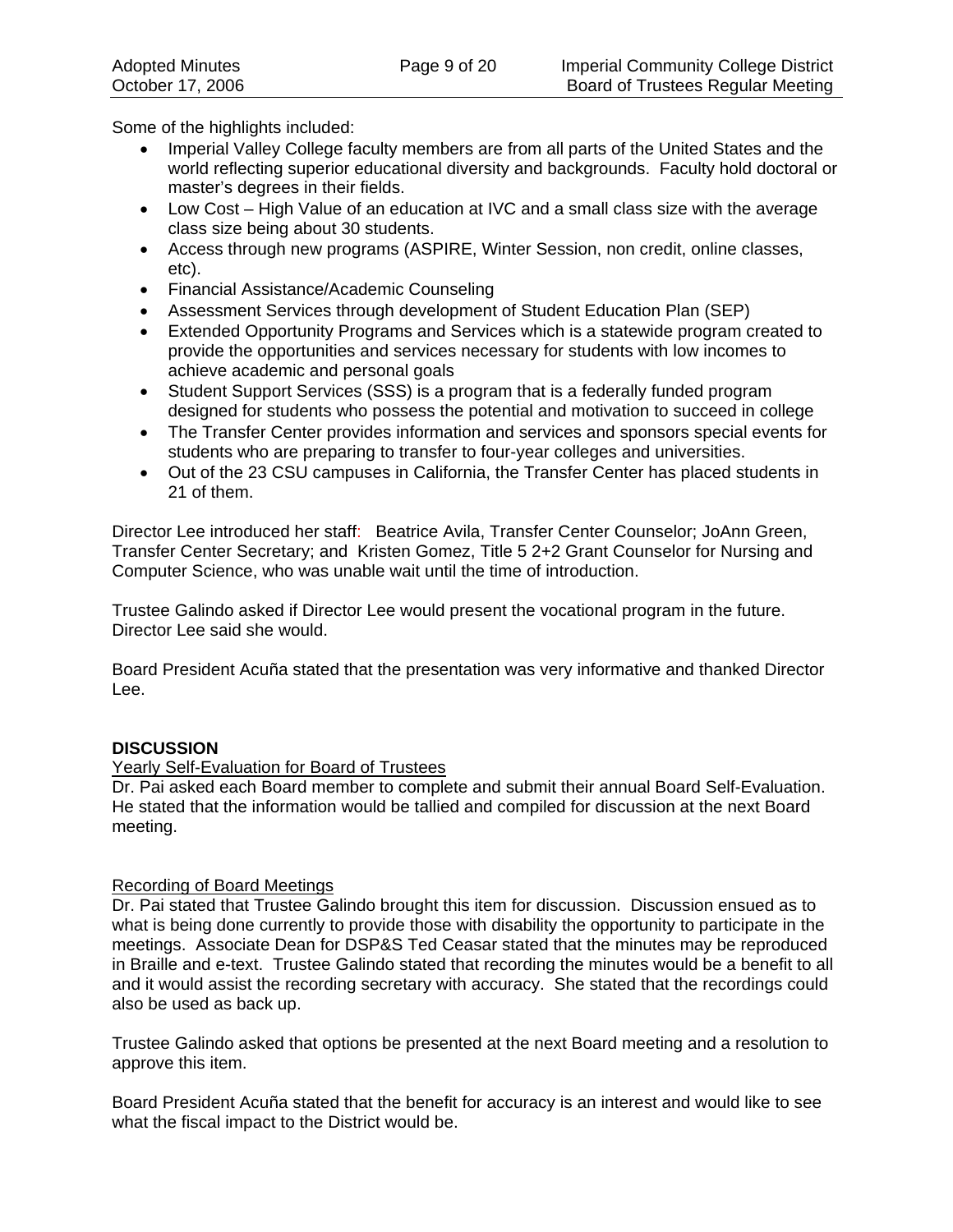Trustee Medina stated that there are items to consider when recording the minutes and would like to see what options are available as well as the feasibility of purchasing the equipment. He stated it may take longer than thirty days to present to the Board.

Board President Acuña directed staff to gather and present information related to recording equipment and fiscal impact at the next Board meeting.

#### **CONSENT AGENDA - BUSINESS**

Items pulled for discussion were Item VII.7 Resolution No. 13665 and Item VII.10 Resolution No. 13668.

Item VII.7. Resolution 13665. Trustee Galindo asked what the hourly rate of the legal counsel would be and if there is a retainer fee.

Interim Dean for Business Services Dick Fragale stated that Frank Oswalt is the only attorney with education experience and he would not have a retainer.

Dr. Pai stated that his hourly rate was \$125 per hour and is proposed at \$150 per hour.

Item VII.10 Resolution No. 13668. Trustee Galindo asked how the Foundation bylaws covers the voting member if he/she is not present at a meeting.

Dr. Victor Jaime and Gary Rodgers were asked to see what other Foundations do in case the voting member is unable to attend a meeting.

#### Approval of Minutes dated September 13, 2006

**M/S/C Cardenas/Wong and the Board approved the September 13, 2006 minutes as presented.** 

#### **M/S/C Cardenas/Wong Resolution No. 13660: Purchase Orders**

BE IT RESOLVED that the Board approves the issuance of current year Purchase Orders for September 2006 in the amount of \$639,858.77 and Direct Payments in the amount of \$234,011.12, according to the Purchase Order Listing submitted by the Purchasing Department.

#### **M/S/C Cardenas/Wong Resolution No. 13661: Payroll Warrant Orders**

BE IT RESOLVED that the Board approves the following Payroll Warrants:

| 2006-07   |   |              | Fund 80     | Fund 50         | Fund 45     | Fund 40     |              |
|-----------|---|--------------|-------------|-----------------|-------------|-------------|--------------|
| Payroll   |   | General      | <b>BOND</b> | Certificates of | Child       | Lease       | Warrant      |
|           |   |              |             |                 |             | Rev.        |              |
| Warrant   | # | Fund         | <b>FUND</b> | Participation   | Development | <b>Bond</b> | Total        |
| 9/8/2006  | 5 | 66,695.78    |             |                 | 3,000.84    |             | 69,696.62    |
| 9/29/2006 | 6 | 2,231,253.74 | 8864.4      |                 | 33,807.52   |             | 2,273,925.66 |
|           |   | 2,297,949.52 | 8,864.40    | 0.00            | 36,808.36   | 0.00        | 2,343,622.28 |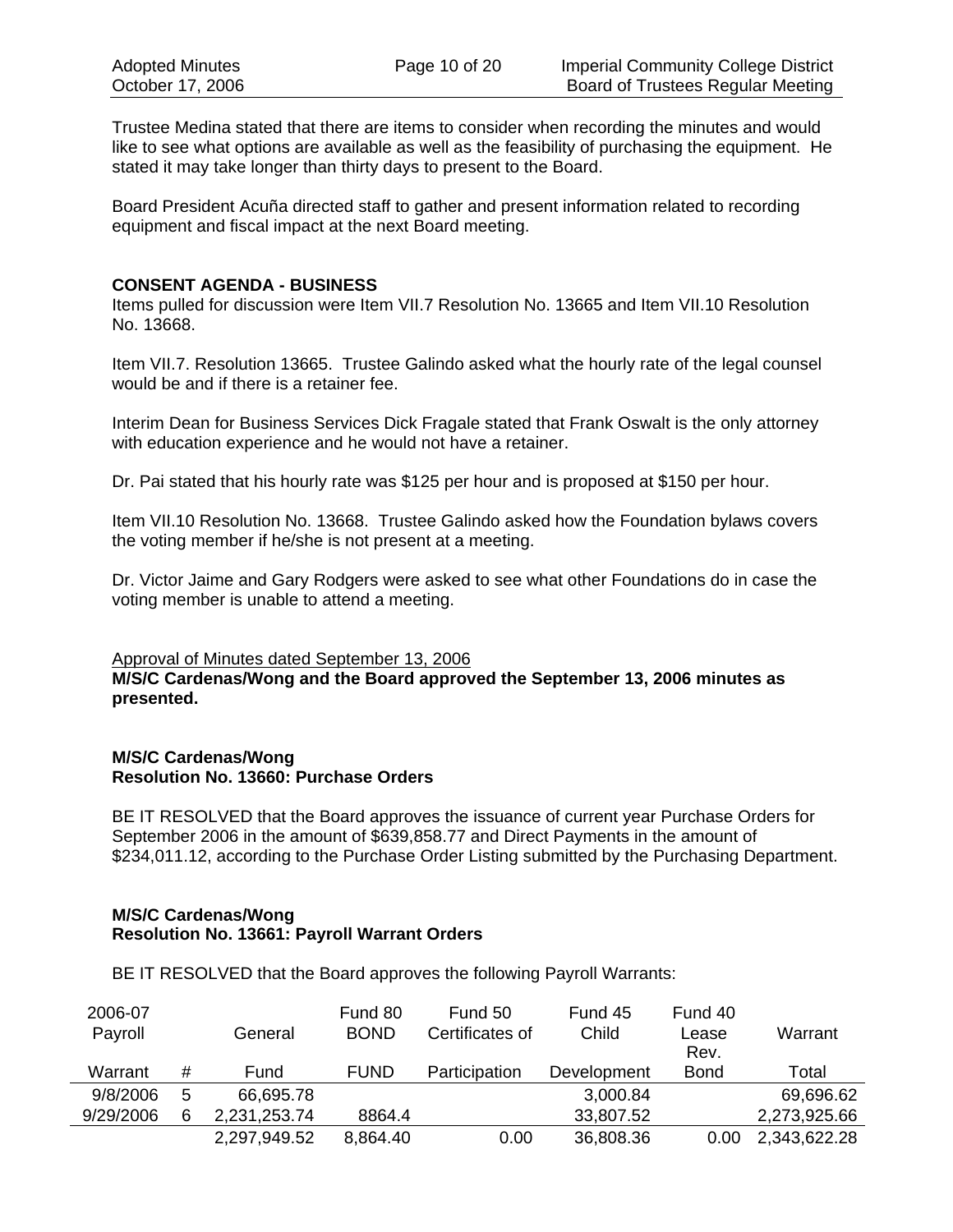#### **M/S/C Cardenas/Wong Resolution No. 13662: Commercial Warrant Orders**

BE IT RESOLVED that the Board approves the following Commercial Warrant Orders:

| 2006-07    |    |              | Fund 80     | Fund 50         | Fund 45     | Fund 40     |              |
|------------|----|--------------|-------------|-----------------|-------------|-------------|--------------|
| Commercial |    | General      | <b>BOND</b> | Certificates of | Child       | Lease       | Warrant      |
|            |    |              |             |                 |             | Rev.        |              |
| Warrant    | #  | Fund         | <b>FUND</b> | Participation   | Development | <b>Bond</b> | Total        |
| 9/7/06     | 10 | 450,935.94   | 48,440.68   |                 | 233.22      |             | 499,609.84   |
| 9/14/06    | 11 | 65,294.30    | 94,629.78   |                 |             |             | 159,924.08   |
| 9/21/06    | 12 | 1,737,383.53 | 748.86      |                 |             | 9,000.00    | 1,747,132.39 |
| 9/28/06    | 13 | 679,754.26   | 39,441.70   |                 |             |             | 719,208.96   |
|            |    | 2,933,368.03 | 183,261.02  | 0.00            | 233.22      | 9,000.00    | 3,125,875.27 |

## **M/S/C Cardenas/Wong Resolution No. 13663: Quarterly Financial Report**

BE IT RESOLVED that the Board of Trustees accepts the Quarterly Financial Status Report (CCFS 311Q) for the quarter ending June 30, 2006, and directs that it be filed with the Chancellor's Office of the California Community Colleges.

### **M/S/C Cardenas/Wong Resolution No. 13664: Budget Transfers**

BE IT RESOLVED that the Board approves the following budget transfers between major object classifications: J4053600, J4053610, J4053631, J4053632, J4053638, J4054028, J4054037, J4054039, J4054049, J4054061, J4054062, J4054064, J4054069, J4054072 and J4054111.

BE IT FURTHER RESOLVED that the Board approves the following budget transfer from Board Reserve:

J4054146: Transfer of \$2,000 from Board Reserve to 11201-902-5110-6200, Admissions and Records Department – Consulting (for temporary staff).

## **M/S/C Cardenas/Wong Resolution No. 13665: Agreement for Legal Services**

BE IT RESOLVED that pursuant to the terms and conditions of Education Code Section 35041.5, that the Board approves an agreement with the legal firm of Oswalt and Associates to provide legal services to the Imperial Community College District, which shall commence November 1, 2006, and continue in effect through October 31, 2007.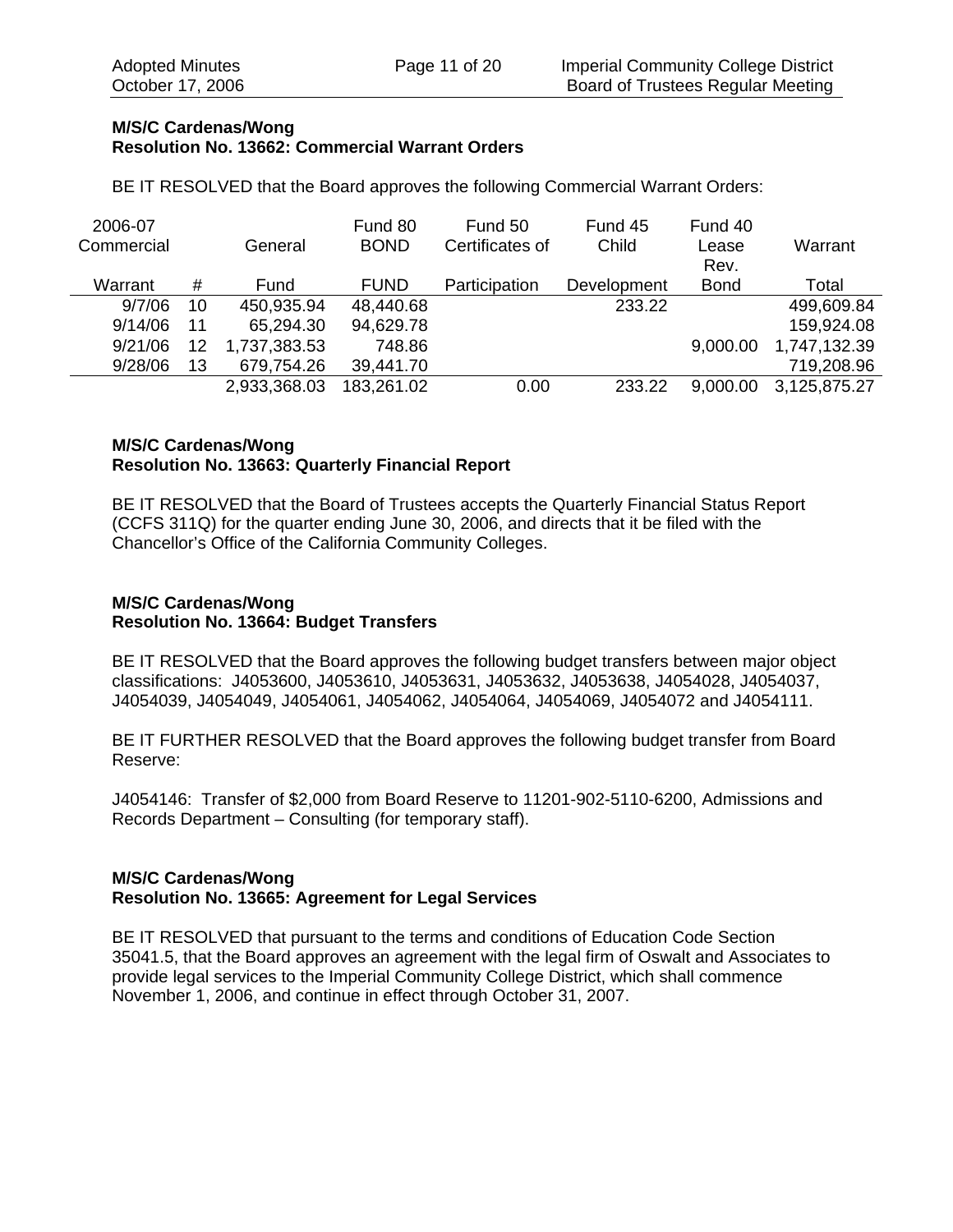#### **M/S/C Cardenas/Wong Resolution No. 13666: Construction Program Management**

WHEREAS, proposals for Construction Program Management were requested by the College, with a closing date of August 4, 2006; and

WHEREAS, the proposals for Construction Program Management services were reviewed by a selection committee composed of members of the Construction Advisory Committee, Campus Operations Committee, and Math/Science and Engineering Division staff, and it was their recommendation that three firms be invited to make presentations for further consideration by the College; and

WHEREAS, the three firms recommended by the selection committee made presentations to College Council on September 25, 2006, and it was the unanimous recommendation of College Council that the firm of Nielsen Construction be selected.

NOW, THEREFORE, BE IT RESOLVED that the Board approve the firm of Nielsen Construction and be awarded a contract for Construction Program Management for Bond Projects, with the following fee schedule:

| <b>Project Value</b> | \$50,000,001 | $$35,000,001 -$<br>\$50,000,000 | $$20,000,001 -$<br>\$35,000,000 | $$0 -$<br>\$20,000,000 |
|----------------------|--------------|---------------------------------|---------------------------------|------------------------|
| % Fee                | 1.95%        | 2.5%                            | 2.95%                           | 3.50%                  |
| Fee                  | $$975,000 +$ | \$875,000 -                     | $$590,000-$                     |                        |
|                      |              | \$1,250,000                     | \$1,032,500                     | \$700,000              |

FISCAL IMPACT STATEMENT: The project will be funded 100% from Measure L Bond Funds.

### **M/S/C Cardenas/Wong Resolution No. 13667: Memorandum of Understanding for Use of School Facilities**

BE IT RESOLVED that the Board authorizes the Superintendent/President to sign a Memorandum of Understanding for Use of School Facilities with Calexico Unified School District to offer and conduct college courses beginning January 4, 2007, through June 30, 2008, at the rate of \$15.00 per classroom/per day.

FISCAL IMPACT STATEMENT: The fiscal impact to the District is \$4,500.

#### **M/S/C Long/Medina**

### **Resolution No. 13668: ICCD Board of Trustees Representation and Voting Rights on the IVC Foundation Board of Directors**

WHEREAS, the Board, at its April 19, 2005 meeting, designated the following three ICCD Board members to serve on the IVC Foundation Board of Directors for one year beginning July 2006:

Norma Sierra Galindo, Marian Long, Louis Wong

WHEREAS, the IVC Foundation changed its bylaws on September 26, 2006, to have two Board members serve as advisory and one with voting rights;

NOW THEREFORE BE IT RESOLVED that Marian Long be selected for voting rights.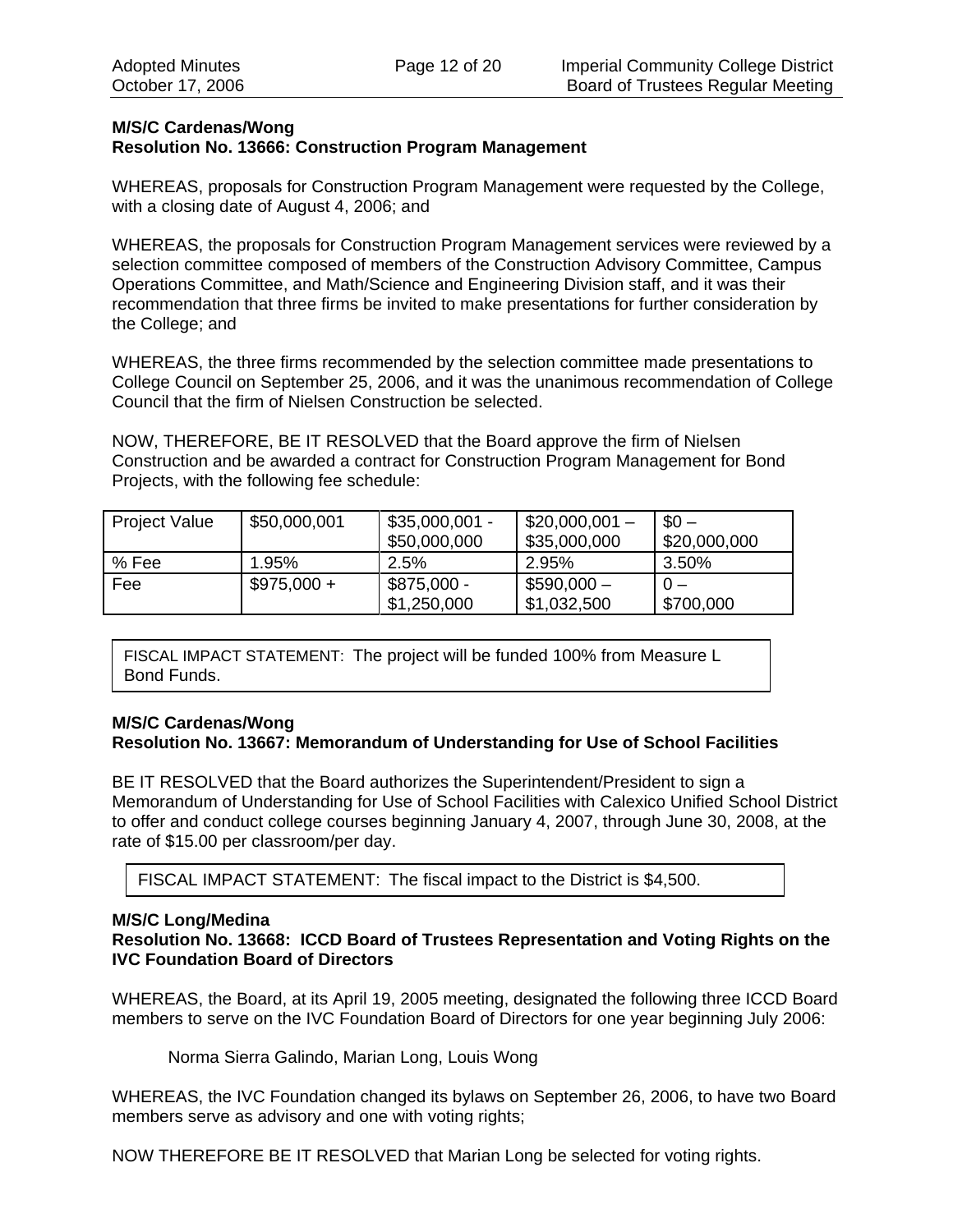### **CONSENT AGENDA – EDUCATIONAL SERVICES M/S/C Medina/Long Resolution No. 13669: Certification of Continued Compliance with the Eligibility Requirements for Accreditation**

BE IT RESOLVED that the Board has reviewed the Eligibility Requirements for Accreditation, and the Board hereby certifies that the Imperial Valley College continues to meet the eligibility requirements for Accreditation.

#### **M/S/C Medina/Long Resolution No. 13670: Medical Directorship Agreement**

WHEREAS the Emergency Medical Services (EMS) Program is required, for accreditation purposes, to have a Medical Director in charge of the program who is a qualified physician, licensed to practice medicine in the State of California, and is an emergency medicine specialist, and has the requisite skills, education, training and certification;

WHEREAS the Agreement with Bruce E. Haynes, M.D., to take on July 2006, be renewed through June 30, 2007, and

BE IT NOW RESOLVED that the Board approves the recommendation of the Vice President for Academic Services, and the Director of Nursing Education and Health Technologies, to renew the Medical Directorship Agreement effective July 1, 2006, through June 30, 2007, for a total compensation of no more that \$14,040.00 per year.

FISCAL IMPACT STATEMENT: The fiscal impact to the District is \$14,040.

### **CLOSED SESSION M/S/C Galindo/Wong to go into CLOSED SESSION.**

- 1. NEGOTIATIONS UNDER THE EDUCATIONAL EMPLOYMENT RELATIONS ACT Conference with District Negotiators RE: Direction for Negotiations
- 2. PUBLIC EMPLOYEES DISCIPLINE/DISMISSAL/RELEASE
- 3. PUBLIC EMPLOYEE PERFORMANCE EVALUATION RE: Superintendent/President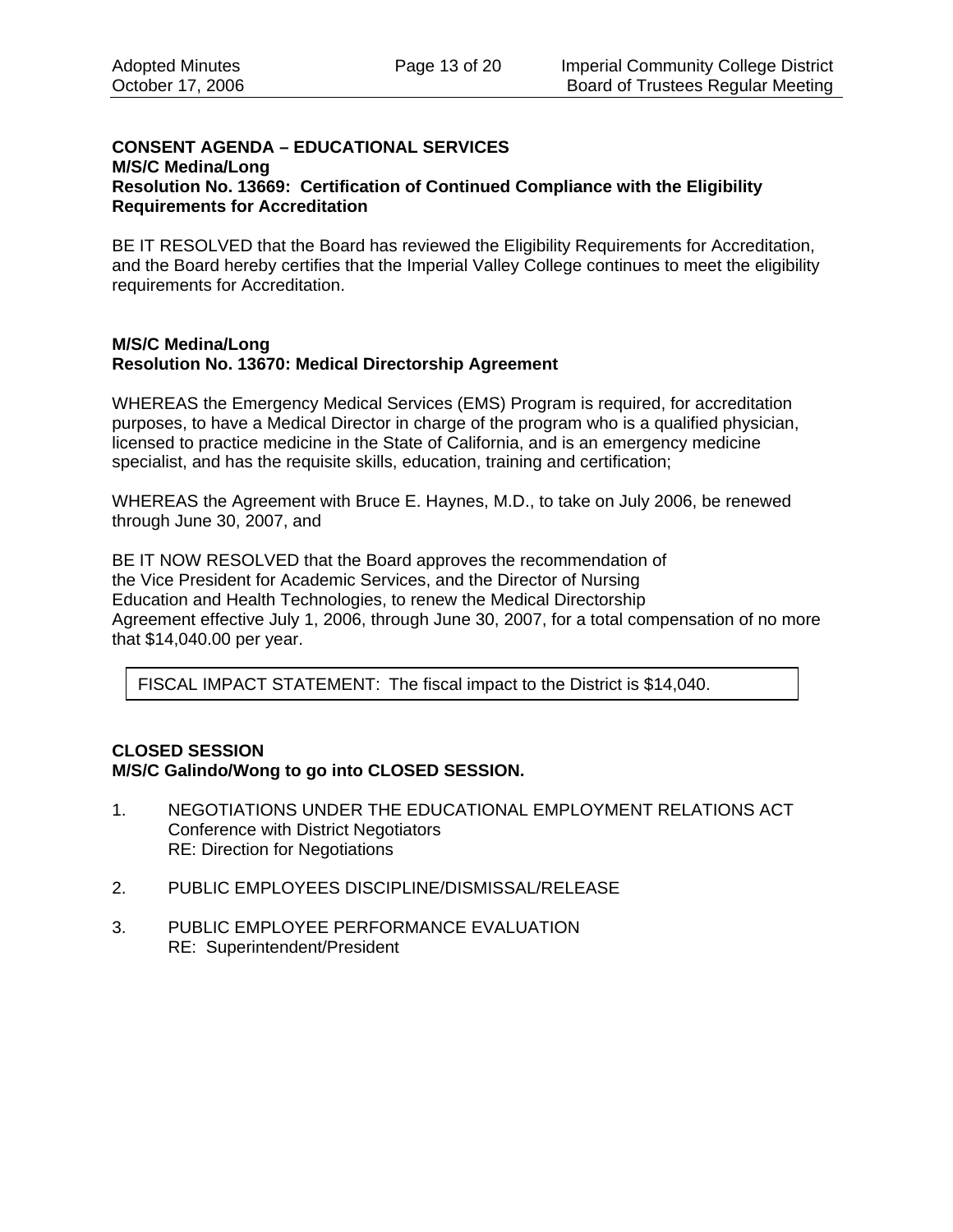### **OPEN SESSION**

Board President Acuña reconvened the meeting and made the following closed session report:

Direction was given as to Items 1, 2 and 3.

Resolution No. 13671 was discussed in closed session and the roll call vote was unanimous to terminate the employee.

Resolution No. 13686 was discussed in closed session and the roll call vote was unanimous to deny a medical leave of absence.

#### **CONSENT AGENDA - HUMAN RESOURCES**

Items pulled for discussion were Item XI.1 Resolution No. 13671, Item XI.7 Resolution No. 13677 and Item XI.16 Resolution No. 13686.

#### **M/S/C Cardenas/Wong Resolution No. 13671: Dismissal of Classified Employee**

BE IT RESOLVED that the Board approves the dismissal of the Student Services Technician in the Admissions and Records Department effective October 17, 2006.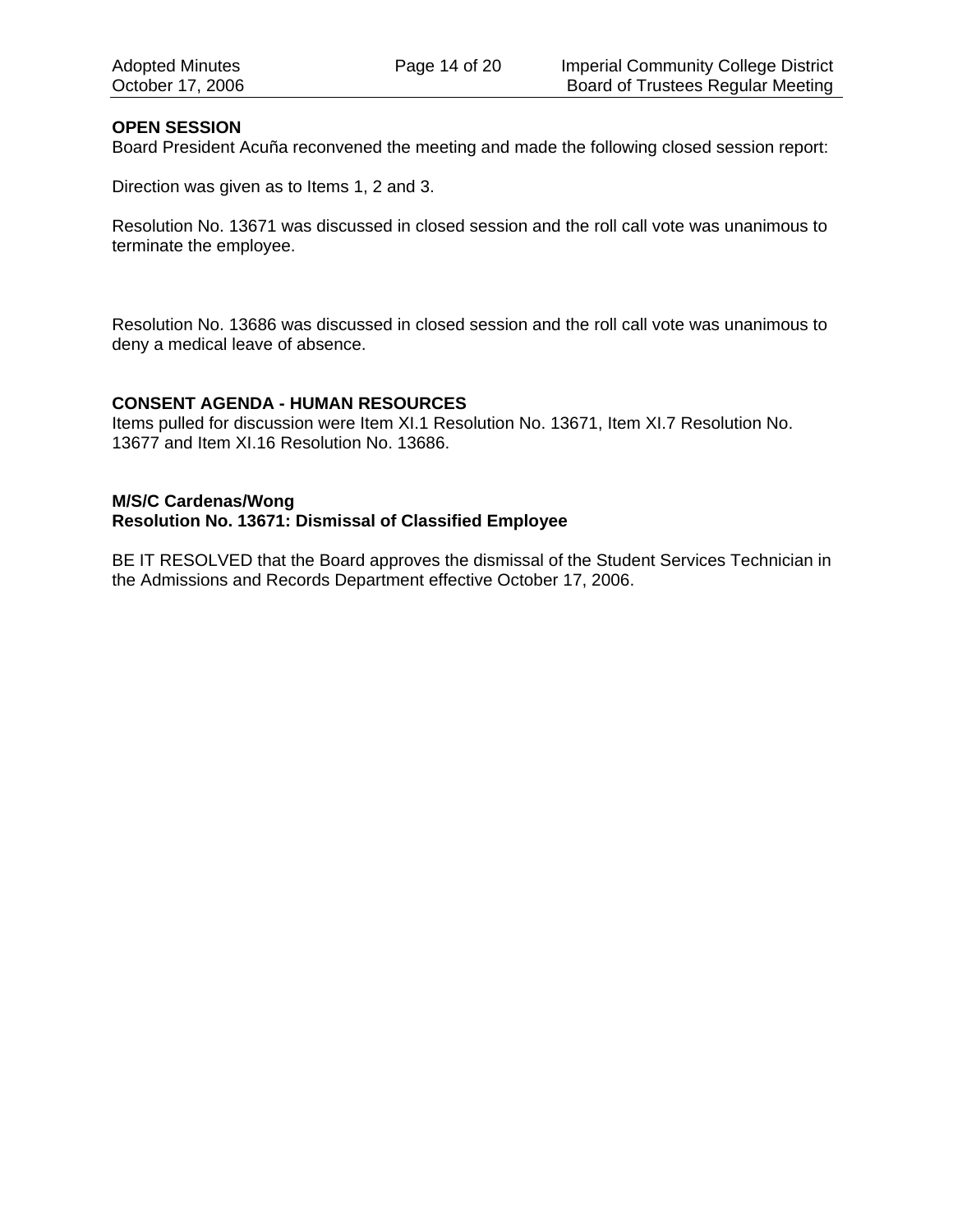### **M/S/C Cardenas/Wong**

**Resolution No. 13672: Memorandum of Understanding between Imperial Community College District and the California School Employees Association (CSEA) Chapter 472** 

> Memorandum of Understanding Imperial Valley College & CSEA Chapter 472

This Memorandum of Understanding is entered between Imperial Community College District (District) and the California School Employees Association (CSEA) Chapter 472.

WHEREAS, the parties met and negotiated the changes to Article 8 – Salary and agreed to the following change effective July 1, 2006, with the exception of 2006 summer school – (for clarification, this means that the new salary schedule begins with the start of your regular 2006-2007 starting date.)

An increase of 2.5% to the present 2006-2007 salary schedule.

WHEREAS, the parties understand and agree that the aforementioned change to Article 8 of the Agreement becomes effective immediately upon the signing of the document;

NOW, THEREFORE, BE IT RESOLVED the Board approves this Memorandum of Understanding between the Imperial Community College District and CSEA Chapter 472, dated October 17, 2006, and the District will implement these pay increases as soon as is practical after this agreement is ratified; and that checks for any and all retroactive pay due shall be issued to employees by the District with a regularly scheduled pay warrant as soon as is practical after this agreement is ratified; but such increases and retroactive payments to be made no later than November 30, 2006.

FISCAL IMPACT STATEMENT: The fiscal impact to the District is \$133,962.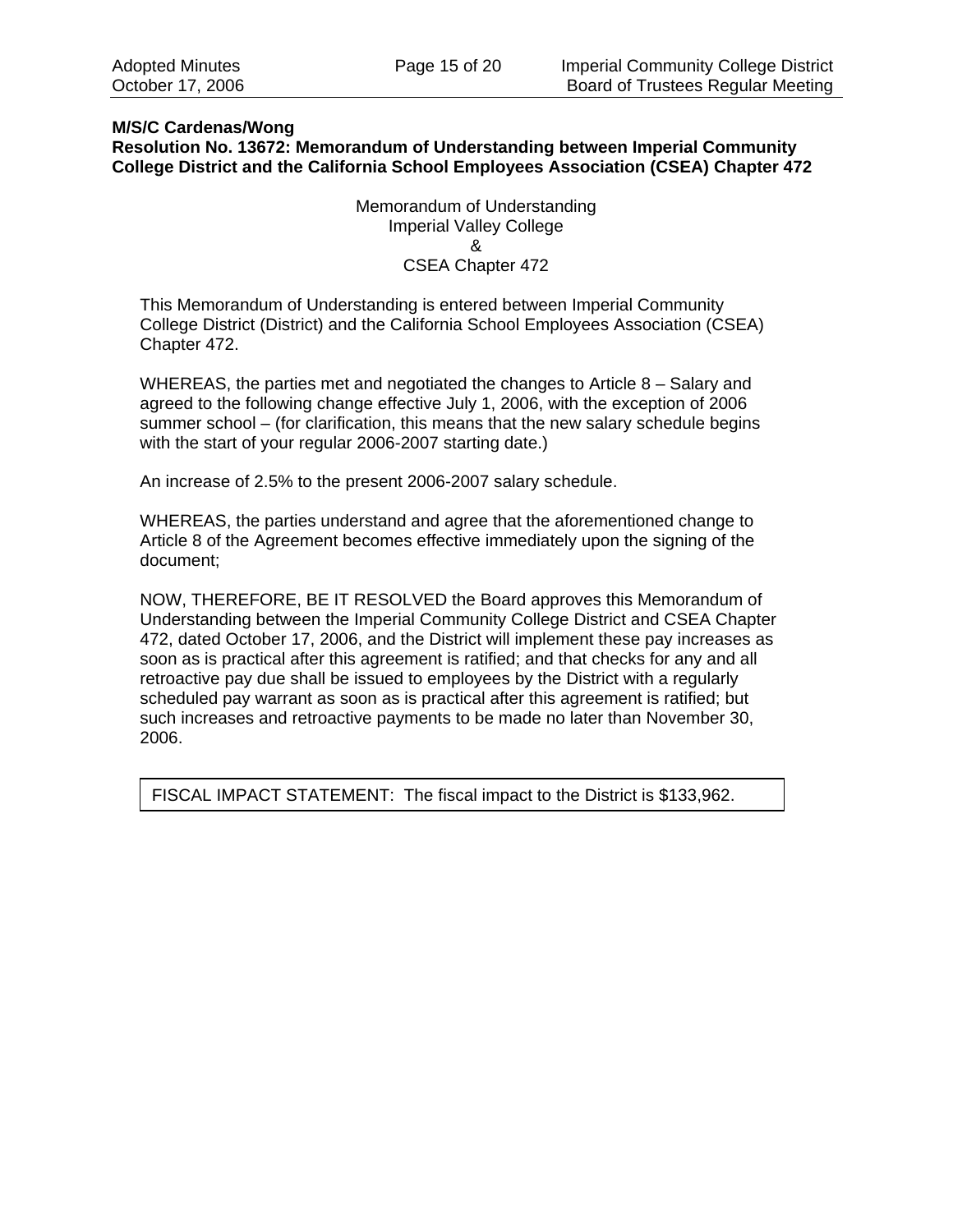## **M/S/C Cardenas/Wong**

## **Resolution No. 13673: Memorandum of Understanding Between The District and the Imperial Valley College Chapter of CCA/CTA/NEA**

BE IT RESOLVED that the Board ratifies the following Memorandum of Understanding between the Imperial Community College District and the Imperial Valley College chapter of CCA/CTA/NEA dated October 17, 2006:

## MEMORANDUM OF UNDERSTANDING BETWEEN THE IMPERIAL COMMUNITY COLLEGE DISTRICT AND THE IMPERIAL VALLEY COLLEGE CHAPTER OF CCA/CTA/NEA

WHEREAS, the parties entered into an agreement on March 13, 2006, referenced as Board of Trustees Resolution 13492, which agreement rescinded the salary schedule increases that had been previously agreed to for the 2006-07 fiscal year and maintained the 2005-06 fiscal year faculty salary schedules for the 2006-07 fiscal year without change;

WHEREAS, Board of Trustees Resolution 13492 also rescinded the increase to the faculty overload rate that had been previously agreed to for the 2006-07 fiscal year and maintained the 2005-06 faculty overload rate of \$40 per hour for the 2006-07 fiscal year without change;

AND WHEREAS, the District now finds itself in the financial position to be able to restore some of the previously agreed upon salary increases;

#### THE PARTIES AGREE TO THE FOLLOWING:

1. The faculty salary schedules shall be increased by 2.5% for the 2006-07 fiscal year, with an effective date of July 1, 2006, except that all faculty who taught courses during the 2006 Summer Session shall be paid for such service at the 2005-06 fiscal year rate;

2. The faculty overload compensation rate shall be increased to \$42 per overload hour for the 2006-07 fiscal year, with an effective date of August 18, 2006.

3. The District will implement these pay increases as soon as is practical after this agreement is ratified; and that checks for any and all retroactive pay due shall be issued to employees by the District with a regularly scheduled pay warrant as soon as is practical after this agreement is ratified; but such increases and retroactive payments to be made no later than November 30, 2006.

4. Except as provided herein, all other provisions of the current collective bargaining agreement and related and subsequent memoranda of understanding shall remain in full force and effect.

This Agreement shall go into effect upon ratification by the Board of Trustees of the Imperial Community College District.

FISCAL IMPACT STATEMENT: The fiscal impact to the District is \$293,373.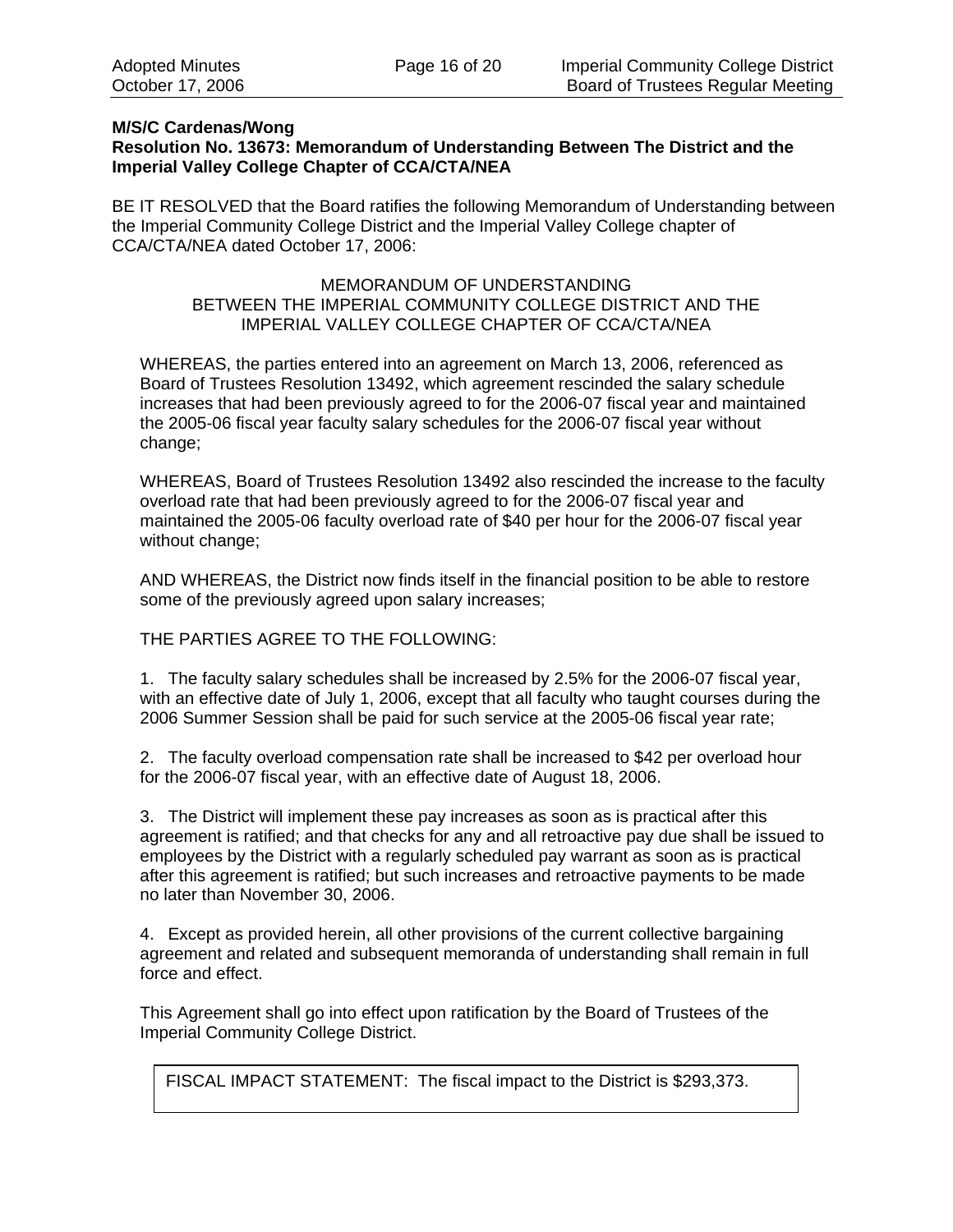#### **M/S/C Cardenas/Wong Resolution No. 13674: 2.5% Increase for Confidential Employees**

BE IT RESOLVED that the Board approves an increase of 2.5% to the 2006-2007 Confidential salary schedule, retroactive to July 1, 2006.

FISCAL IMPACT STATEMENT: The fiscal impact to the District is \$13,248.

#### **M/S/C Cardenas/Wong Resolution No. 13675: 2.5% Increase for Classified Managers**

BE IT RESOLVED that the Board approves an increase of 2.5% to the 2006-2007 Classified Manager salary schedule, retroactive to July 1, 2006.

FISCAL IMPACT STATEMENT: The fiscal impact to the District is \$14,285.

#### **M/S/C Cardenas/Wong Resolution No. 13676: 2.5% Increase for Administrators**

BE IT RESOLVED that the Board approves an increase of 2.5% to the 2006-2007 Administrative salary schedule, retroactive to July 1, 2006.

FISCAL IMPACT STATEMENT: The fiscal impact to the District is \$38,957.

#### **M/S/C Cardenas/Wong Resolution No. 13677: 2.5% Increase for Superintendent/President**

BE IT RESOLVED that the Board approves a salary increase of 2.5% to the Superintendent/President, retroactive to July 1, 2006.

FISCAL IMPACT STATEMENT: The fiscal impact to the District is \$3,362.

### **M/S/C Cardenas/Wong Resolution No. 13678: Per Session Instructor Rate for the 2006-2007 Academic Year**

BE IT RESOLVED that the Board approves the pay of Per Session instructors for the 2006- 2007 academic year at the rate of \$42 per hour effective August 18, 2006.

FISCAL IMPACT STATEMENT: The fiscal impact to the District is \$126,776.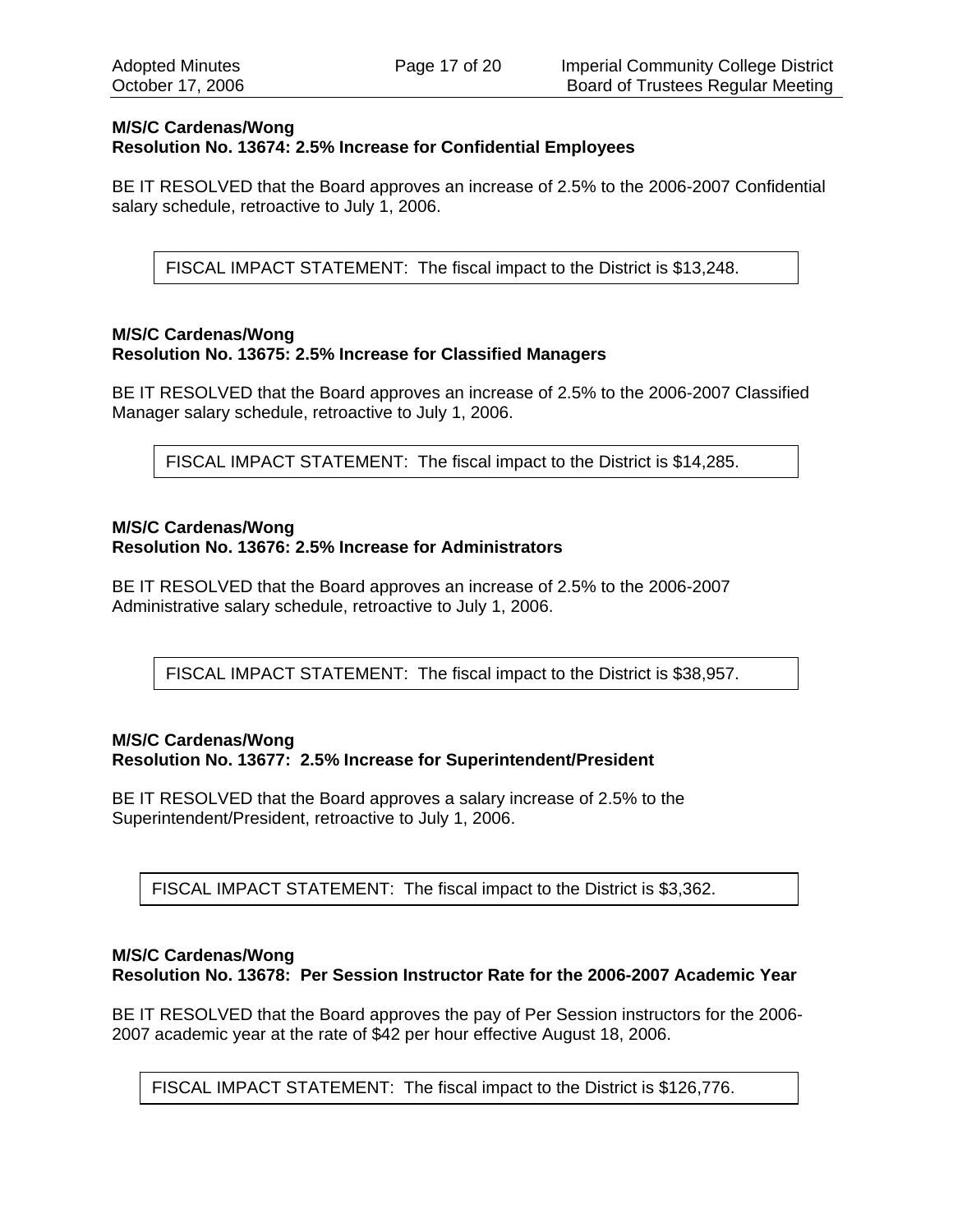### **M/S/C Cardenas/Wong Resolution No. 13679: Change of Service Days for Administrators**

BE IT RESOLVED that the Board approve the Change of Service Days for Administrators from 244 days to 220 days for a positive work year with no days allotted for vacation effective July 1, 2006.

#### **M/S/C Cardenas/Wong Resolution No. 13680: Employment of Short-Term Personnel**

BE IT RESOLVED that the Board approve the following individuals to be employed on a shortterm basis as needed:

| <b>NAME</b>                | <b>POSITION</b>           | DEPT.   | <b>FUNDING</b>  |      | RANGE EFFECTIVE         |
|----------------------------|---------------------------|---------|-----------------|------|-------------------------|
| Gonzalez,<br><b>Bianka</b> | Science<br>Lab Technician | Science | <b>District</b> | 14-1 | $9/18/06 -$<br>11/30/06 |

### **M/S/C Cardenas/Wong Resolution No. 13681: Extension of Interim Business Services Officer**

BE IT RESOLVED that the Board approves the extension of the Interim Business Services Officer, Richard Fragale, until such time that the position is filled, and no later than June 30, 2007.

## **M/S/C Cardenas/Wong Resolution No. 13682: Employment of Non-Credit Personnel**

BE IT RESOLVED that the Board approve the following non-credit personnel to be employed during the 2006-2007 Academic year, as credentialed, at the hourly rate provided for in Resolution No. 12945. Employment is contingent upon verification of records, credentials, finger print clearance and sufficient enrollment:

NAME POSSIBLE ASSIGNMENT

Corro, Marcos **Business** Santiago, Teresa Business

Heredia, Rosa English as a Second Language Vizcaino, Ana **American Citizenship** American Citizenship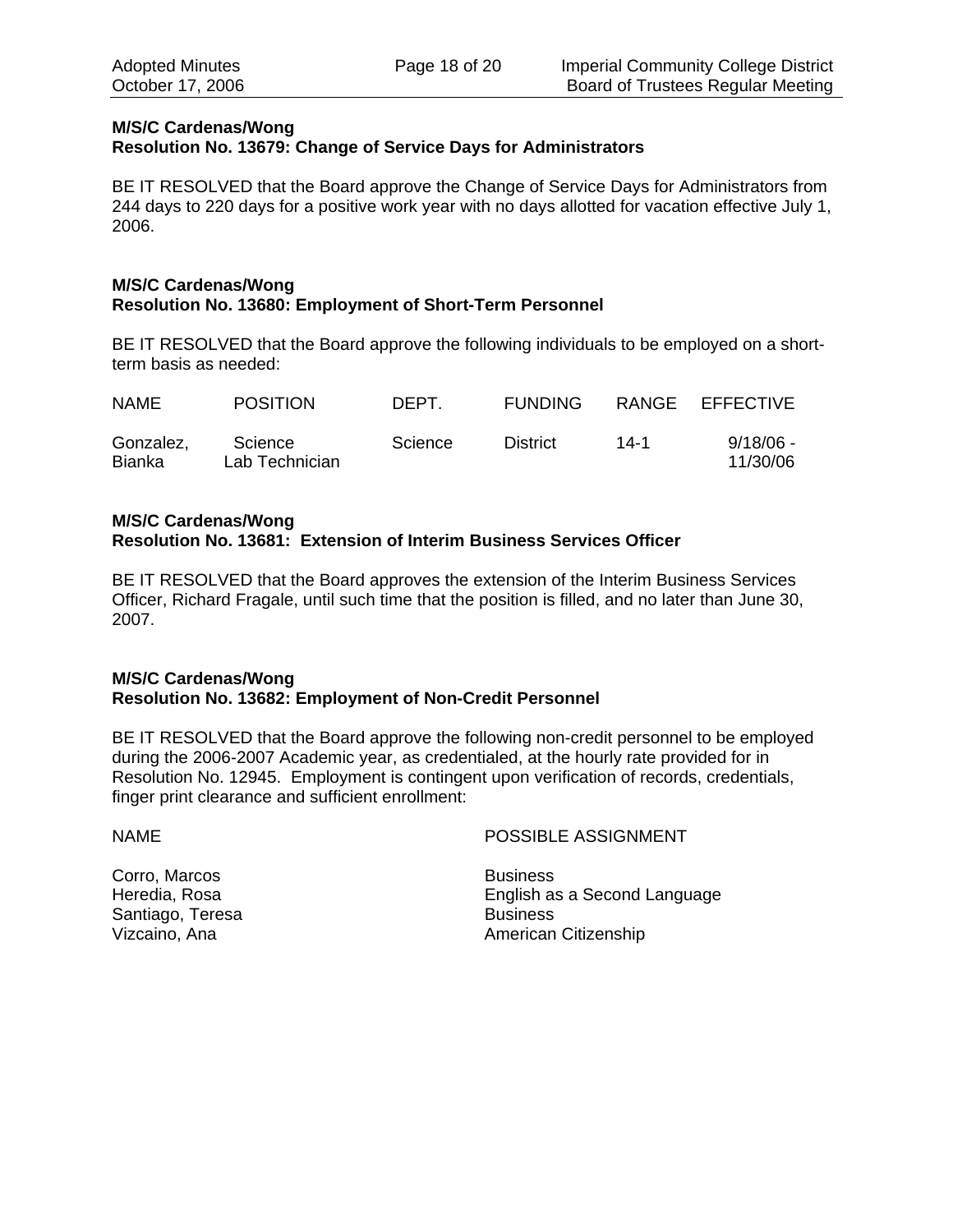#### **M/S/C Cardenas/Wong Resolution No. 13683: Employment of Per-Session Instructors**

BE IT RESOLVED that the following personnel be employed during the 2006 Fall Semester, as credentialed, at the hourly rate provided for in Resolution No. 13257. Employment is contingent upon verification of records, credentials, finger printing clearance and sufficient enrollment, or whether the class is essential to a full-time instructor's load:

| NAME            | <b>ASSIGNMENT</b>                 |  |  |  |
|-----------------|-----------------------------------|--|--|--|
| Johnson, Rick   | Electrical Trades/Apprenticeship  |  |  |  |
| Paine, Yvonne   | English                           |  |  |  |
| Williams, Devon | <b>Emergency Medical Services</b> |  |  |  |

### **M/S/C Cardenas/Wong Resolution No. 13684: Employment of Classified Service Personnel**

BE IT RESOLVED that the Board approve the following classified service employee:

| <b>NAME</b>          | <b>POSITION</b>                         | DEPARTMENT FUNDING |                 | RANGE    | <b>EFFECTIVE</b> |
|----------------------|-----------------------------------------|--------------------|-----------------|----------|------------------|
| Santiago,<br>Leticia | Financial Aid<br>Assistant/Receptionist | Financial Aid      | <b>District</b> | $11 - 3$ | 10/23/06         |

### **M/S/C Cardenas/Wong Resolution No. 13685: Classified Employee Reclassification**

BE IT RESOLVED that the Board approves the following classified employees be reclassified as a result of an appeal as indicated:

| <b>NAME</b>                   | <b>PRESENT</b><br><b>CLASSIFICATION</b>                        | <b>NEW</b><br><b>CLASSIFICATION</b>                        | <b>FUNDING</b>  | <b>EFFECTIVE</b> |
|-------------------------------|----------------------------------------------------------------|------------------------------------------------------------|-----------------|------------------|
| Arce-Gomez,<br><b>Frances</b> | <b>Staff Secretary I</b><br>(Range 10-6)                       | <b>Staff Secretary II</b><br>(Range 12-6)                  | <b>District</b> | 08/14/2006       |
| Serna, Joe                    | <b>Purchasing and Receiving</b><br>Coordinator<br>(Range 17-5) | Purchasing and<br>Receiving<br>Coordinator<br>(Range 19-5) | <b>District</b> | 07/01/2006       |

### **M/S/C Cardenas/Medina Resolution No. 13686: Medical Leave of Absence**

BE IT RESOLVED that the Board denies a medical leave of absence to Jodi Kelley, Pre-School Teacher.